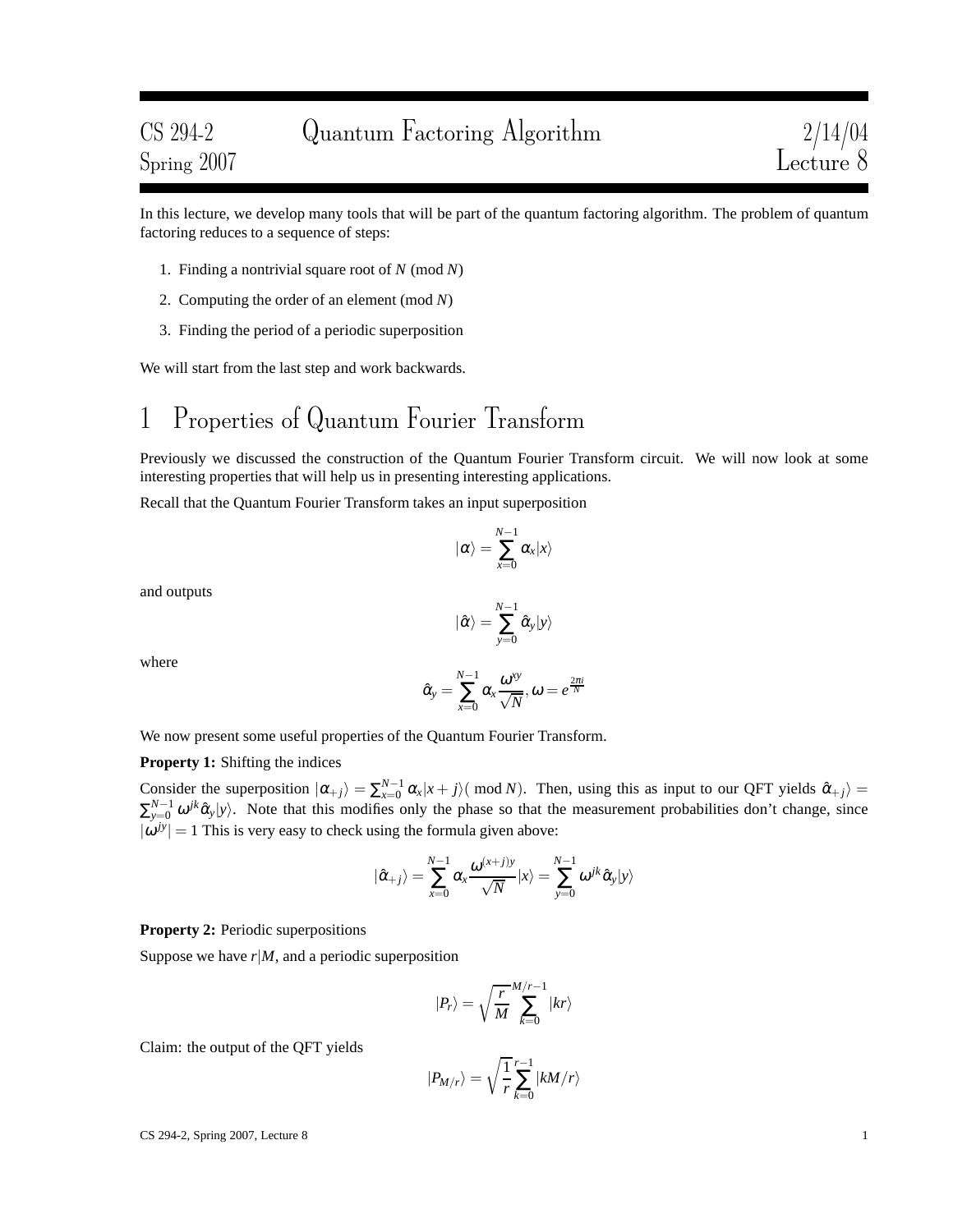Again, we can verify this property using the formula above:

$$
\sqrt{\frac{r}{M}} \sum_{k=0}^{M/r-1} |kr\rangle = \sum_{y} \hat{\alpha}_{y} |y\rangle
$$

$$
\hat{\alpha}_{y} = \sqrt{\frac{r}{M}} \sum_{k=0}^{M/r-1} \omega^{kry}
$$

There are two cases for *y*:

1. Case 1: *y* is a multiple of  $\frac{M}{r}$ .

In this case, then  $\omega^{kry} = \omega^{kr} \frac{M}{r} j = 1$  for all *j* ( $\omega$  is an *m*-th root of unity). So  $\hat{\alpha}_y = \frac{\sqrt{r}}{M}$  $\frac{\sqrt{r}}{M}\frac{M}{r}=\frac{1}{\sqrt{r}}.$ 

Note that there are *r* multiples of  $M/r$ . The sum of the magnitudes squared for these values of *y* is 1. This implies that for other *y*  $\hat{\alpha}_v = 0$ .

2. Case 2: *y* is not a multiple of  $\frac{M}{r}$ .

We already showed that  $\hat{\alpha}_y$  must be 0 from the previous case. But we can also give an intuition for why this is the case. Note that  $\omega'$ <sup>*ry*</sup>,  $\omega^{2ry}$ ,... will be evenly spaced vectors of unit length around the origin. Thus the  $\hat{\alpha}_y$ , the sum of these complex numbers, is 0.

## 2 Period Finding

Now, applying what we know about the two properties, we present the following problem related to period finding, which is used in the factoring algorithm. Given the following periodic superposition with a shift,  $\sqrt{\frac{r}{M}} \sum_{k=0}^{M/r-1} |kr + l\rangle$ we want to be able to determine *r*. Since *l* is arbitrary, we cannot simply measure the superposition. Instead, we want to apply the QFT modulo M. By the first property, the shifting factor *l* drops out, and by the second property, we get another periodic superposition,  $|P_{M/r}\rangle$  with period  $M/r$ . Now, since *M* is known, we can perform a measurement to gather information about *r*. The idea is to use Quantum Fourier Sampling to sample the superposition many times, say *m* times, and calculate the GCD of the results. This will get us closer to the period after each sample, since every state is a multiple of the period.

Now we ask what the chance of finding the correct period after *m* samples. If after *m* samples, suppose we have not found the desired period  $M/r$ , and instead we have the *j*-th multiple of  $M/r$ . This means that in every of the *m* samples, we measured a multiple of  $jM/r$ . There are  $M/(jM/r) = r/j$  multiples of  $jM/r$ , and since there are *r* multiples total, the probability of seeing a multiple of  $jM/r$  is  $1/j$ . Therefore,

$$
Pr[GCD = \text{multiple of } jM/r] = (1/j)^m \le (1/2)^m
$$

and the error,

$$
Pr[GCD > M/r \text{ after } m \text{ samples}] \leq M(1/2)^m
$$

So we need O(log*M*) measurements to guarantee a solution.

Now more generally, we may have a period *r* that does not divide *M* neatly. There is still a way to find the period of such a superposition. Suppose we are given the superposition

$$
|P_r\rangle = \frac{1}{\sqrt{s}} \sum_{k=0}^{s-1} |kr\rangle
$$

where *r* does not divide *M*. If we take the QFT of this superposition, we will get some other superposition  $\sum_l \hat{\alpha}_l |l\rangle$ . By the formula for QFT, we find that

$$
\hat{\alpha}_l = \frac{1}{\sqrt{sM}} \sum_{k=0}^{s-1} \omega^{krl}
$$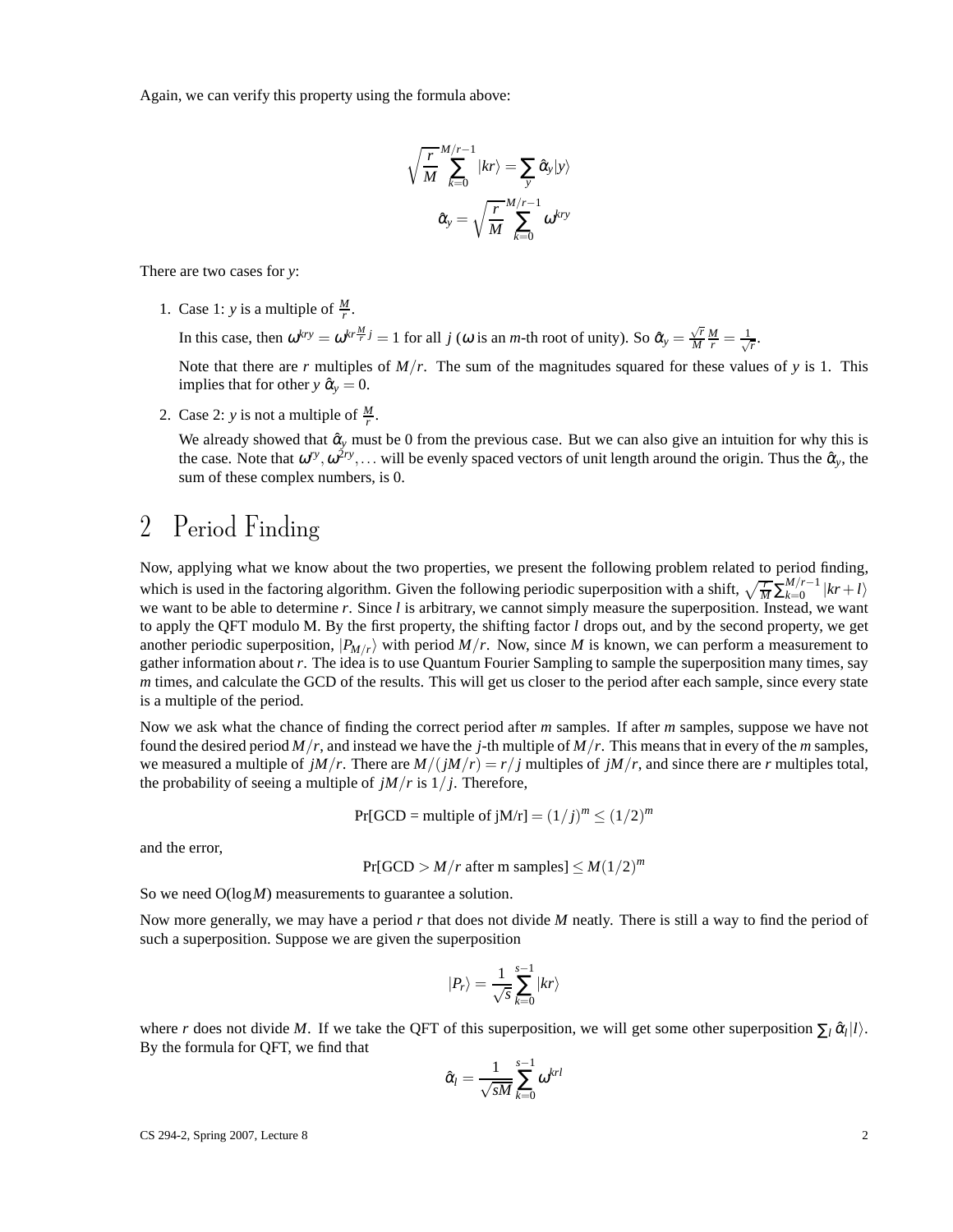Intuitively, we want to find the values of *l* for which the amplitudes  $\omega^{krl}$  "line up" in the complex plane. Previously, when the period divided *M* exactly, all the amplitudes for multiples of  $M/r$  "lined up" at 1. It turns out that over  $r/2$ values "almost line up." We present the following claim:

**Claim:** There are greater than  $r/2$  values of *l* such that  $|lr \mod M| \le r/2$ , and for these values of *l*,  $\hat{\alpha}_l \ge \frac{C}{\sqrt{r}}$  for some constant *C*.

Thus, we can find such values of *l* with constant probability.

#### **Proof**:

First we show that values of *l* satisfying the inequality above have amplitudes greater than  $C/\sqrt{r}$  ( $\hat{\alpha}_l \geq C/\sqrt{r}$ ) for some constant *C*. Recall that  $\hat{\alpha}_l = \frac{1}{\sqrt{s}M} \sum_{k=0}^{s-1} \omega^{krl}$ .

Without loss of generality, we consider the case where  $lr$  is "positive" (between 0 and  $r/2$ ), and the other case is treated identically. Then because  $rl \le r/2$  and  $k \le s$ , we have that the values  $\omega^{krl}$  are in the upper-half quadrants of the complex plane, starting from 0 and fanning out until  $\omega^{rs/2}$ , which is "before"  $\omega^{M/2}$ . If we sum these vectors, then the resultant vector bisects the angle between 1 and  $\omega^{(s-1)r}$ . Note that we can lower-bound the magnitude of the result by considering the bisector angle,  $\alpha$ : The contribution from each individual vector to the resultant vector is at least cos  $\alpha$ . Thus,

$$
|\hat{\alpha}_l| \ge \cos \alpha \frac{1}{\sqrt{sM}} s = \cos \alpha \sqrt{\frac{s}{M}} = \sqrt{\frac{\cos \alpha}{r}}
$$

so that a measurement will produce *l* within a constant probability.

The argument that there are greater than  $r/2$  values such that  $|lr \mod M| \leq r/2$  is left to the reader.

 $\Box$ 

Finally, we want to be able to recover *r* from this fact. We know that we can recover *l* satisfying the property that  $|lr \mod M| \leq r/2$  with constant probability. Rearranging this inequality, we have that

$$
\left|\frac{l}{M} - \frac{k}{r}\right| \le \frac{1}{2M}
$$

Since we know what *l*/*M* is, we can exploit properties of rational numbers and continued fractions to give us *r* from *k*/*r*.

For the next part, we assume that  $M > 2r^2$  (*M* can be chosen to be as large as we like to satisfy this). Let's examine the rationals  $p/q$  such that  $q \le r$ , and ask how close it is to  $k/r$ . Note that in the 'worst' case,

$$
\left|\frac{p}{q} - \frac{k}{r}\right| \ge \frac{1}{qr} \ge \frac{1}{r^2}
$$

However, the value we know about,  $l/M$  is closer to  $k/r$ .

Thus, if we use  $l/M$  as a continued fraction approximation to  $k/r$ , we will be able to extract *r* easily, as  $k/r$  would appear as part of the continued fraction (see section on continued fractions below).

### 2.1 Continued Fractions

The idea of continued fractions is to approximate real numbers using finite number of integers.

**Definition 8.1 (Continued Fractions):** A real number  $\alpha$  can be approximated by a set of positive integers  $a_0, a_1, \ldots$ ,  $a_n$  as  $CF_n(\alpha) = a_0 + \frac{1}{a_0 + \alpha}$  $a_1 + \frac{1}{a_2 + \frac{1}{\cdots + \frac{1}{a_n}}}$  $=\frac{P_n}{Q_n}$ , where  $P_n$  and  $Q_n$  are integers.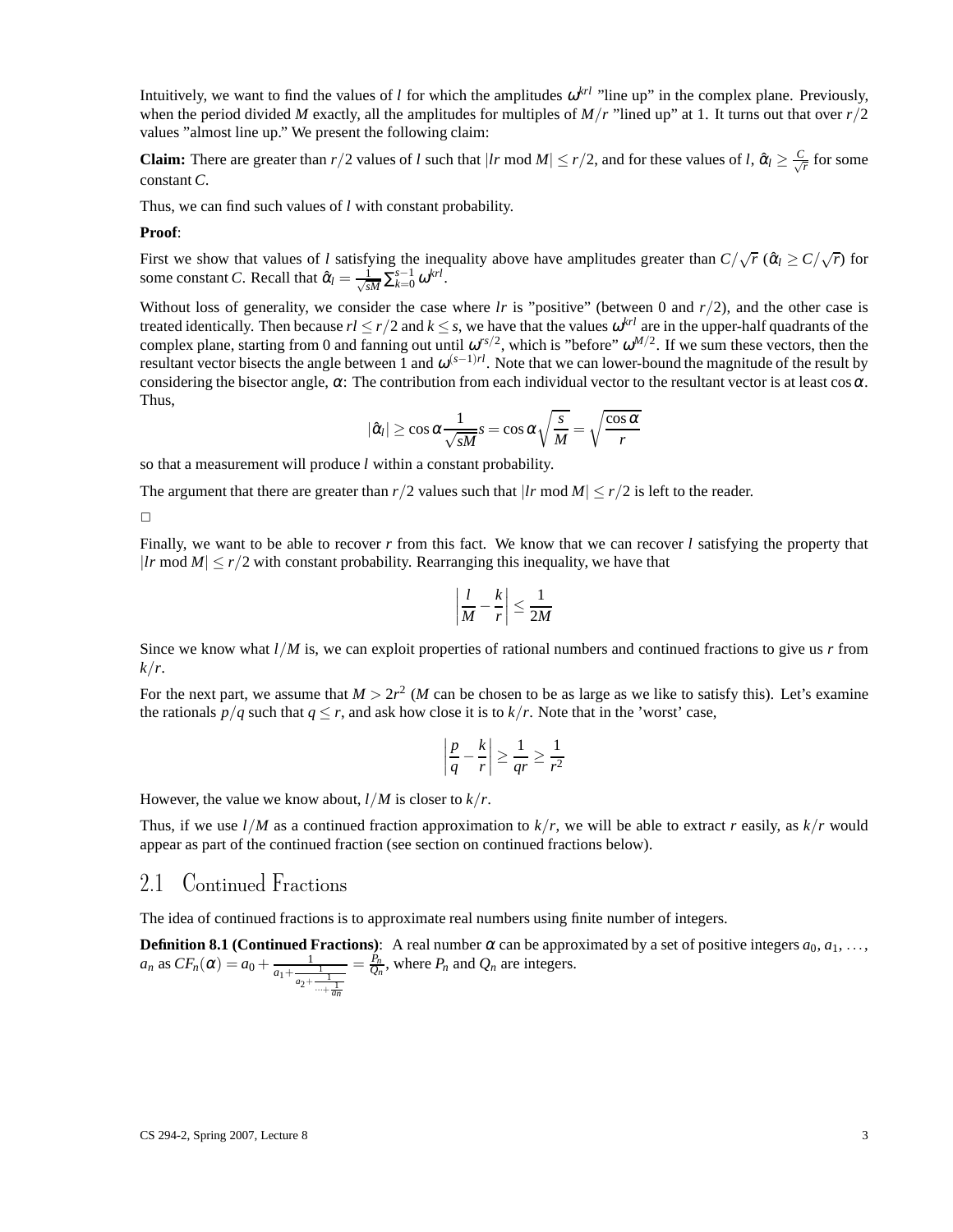**Example**: Let us try to approximate  $\pi$  to the first two decimal places with a rational number. We know that

$$
\pi = 3.14...
$$
  
= 3 +  $\frac{14}{100}$   
= 3 +  $\frac{1}{\frac{100}{14}}$   
= 3 +  $\frac{1}{7 + \frac{2}{14}}$   

$$
\approx 3 + \frac{1}{7}
$$
  
=  $\frac{22}{7}$ 

If we decided to approximate  $\pi$  to four decimal places, we would have

$$
\pi = 3.1415...
$$
\n
$$
= 3 + \frac{1415}{10000}
$$
\n
$$
= 3 + \frac{1}{\frac{10000}{1415}}
$$
\n
$$
= 3 + \frac{1}{7 + \frac{95}{1415}}
$$
\n
$$
= 3 + \frac{1}{7 + \frac{1}{1415}}
$$
\n
$$
= 3 + \frac{1}{7 + \frac{1}{14 + \frac{85}{95}}}
$$
\n
$$
\approx 3 + \frac{1}{7 + \frac{1}{14 + \frac{85}{95}}}
$$
\n
$$
\approx 3 + \frac{1}{7 + \frac{1}{14}}
$$
\n
$$
= \frac{311}{99}
$$

The following two lemmas are well known facts about continued fractions that we will leave without a proof.

**Lemma 8.1**:  $CF_n(\alpha)$  *is the best rational approximation of*  $\alpha$  *with denominator*  $\leq Q_n$ *.* **Lemma 8.2**: *If*  $\alpha$  *is rational then it occurs as one of the approximations*  $CF_n(\alpha)$ *.* 

Moreover, it is easy to see that continued fractions are easy to compute for any rational number.

## 3 Quantum Factoring

We now know enough information to present the Quantum Factoring algorithm. First, we show that factoring a number *N* reduces to finding a non-trivial square root of 1 (mod *N*). Let *R* be a nontrivial square root of 1 (mod *N*). This means that  $R^2 - 1|N$ , or  $(R - 1)$  and  $(R + 1$  are factors of *N*.

To find a non-trivial square root, we simply pick a random number  $x \pmod{N}$  and compute its order  $r$ , or the minimum non-zero *r* such that  $x^r \equiv 1 \pmod{N}$ . Then, we can take  $y = x^{r/2}$  as a non-trivial square root, given that *x* is not trivial. **Example**: Let  $N = 15$ . Then let's suppose we picked  $x = 7$ . Then  $x = 7, x^2 = 4, x^3 = 13, x^4 = 1$ , so *x* has order 4. Now, taking *y* =  $x^{r/2}$  = 4, notice that *y* − 1 = 3 and *y* + 1 = 5 are both factors of 15.

To compute the order, note that we can use a quantum circuit to simulate the calculation of the function  $f(a) = x^a$ (mod *N*), which is k-to-one. Let (mod *M*) be the domain of the function, and assume  $M \gg N^2$ .